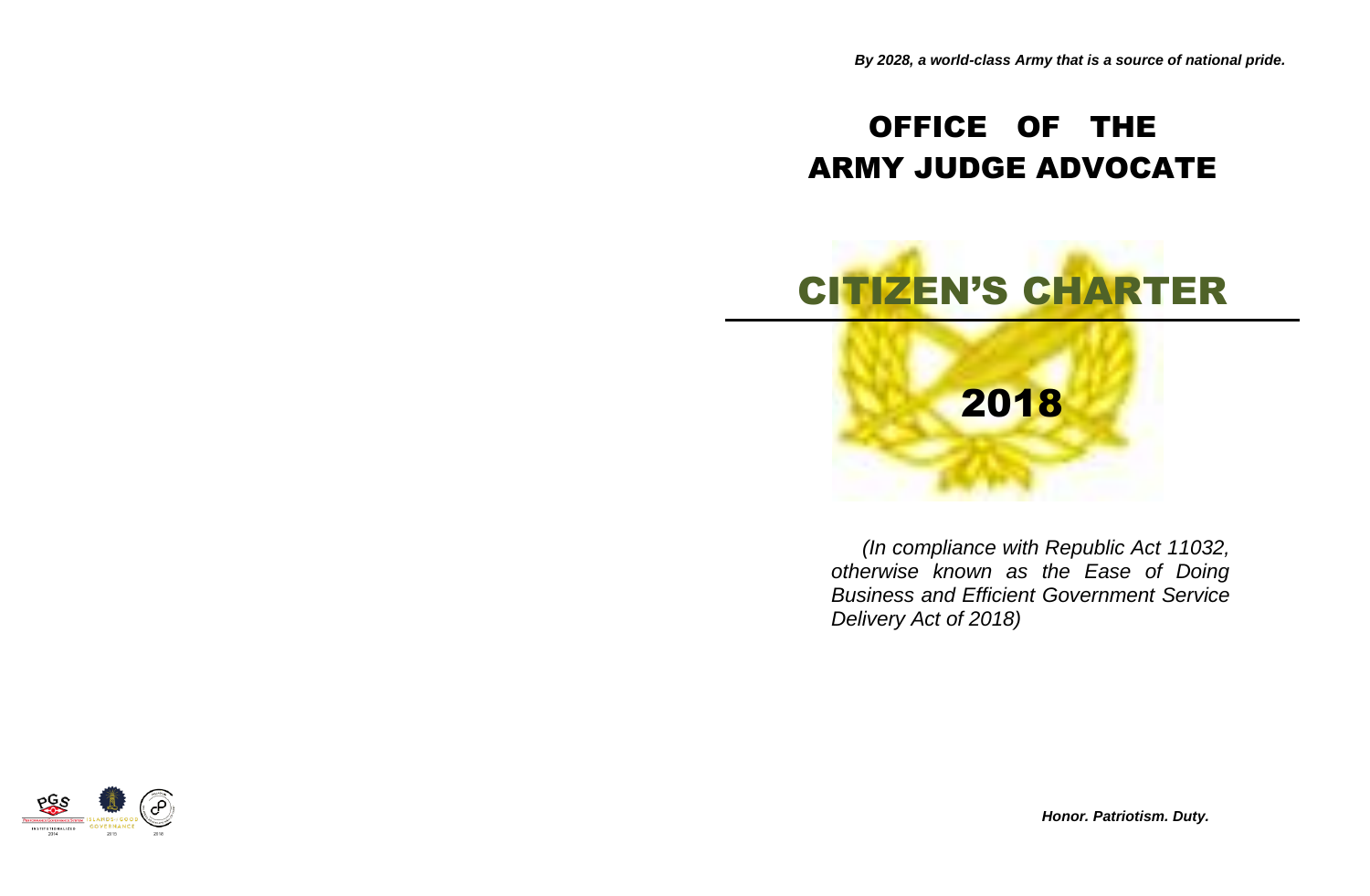# TABLE OF CONTENTS

- **I. FOREWORD - - - - - - - - - - - - - - - - 3**
- **II. VISION & MANDATE - - - - - - - - - 4**
- **III. PERFORMANCE PLEDGE - - - - - - 5**
- **IV. FRONTLINE SERVICES - - - - - - - - - 6**
	- **1. Issuance of OAJA Clearance - - 7-10**
	- **2. Authentication of documents - 11-14**
	- **3. Rendering of Legal Advice - - - - 15-18**
- **V. FEEDBACK FORM - - - - - - - - - - - - - -19**
- **VI. OFFICE DIRECTORY - - - - - - - - - - - - -20**
- **VII. ROSTER OF TROOPS - - - - - - - - - - 21-22**

## FOREWORD



The Office of the Army Judge Advocate remains steadfast in its commitment to deliver quality legal services to the Philippine Army and its subordinate units.

In maintaining and in pursuance of this commitment, this Charter is promulgated, in compliance with RA 11032, which outlines, inter alia, the basic legal services being rendered to the army and its personnel. The Charter also aims to improve efficiency in the delivery of responsive legal services, and an expeditious and judicious action upon various legal matters.

All these are aimed to promote an Army that upholds the rule of law, and can truly be a source of national pride.

> **MA VICTORIA M GIRAO Colonel, JAGS (MNSA)** Army Judge Advocate

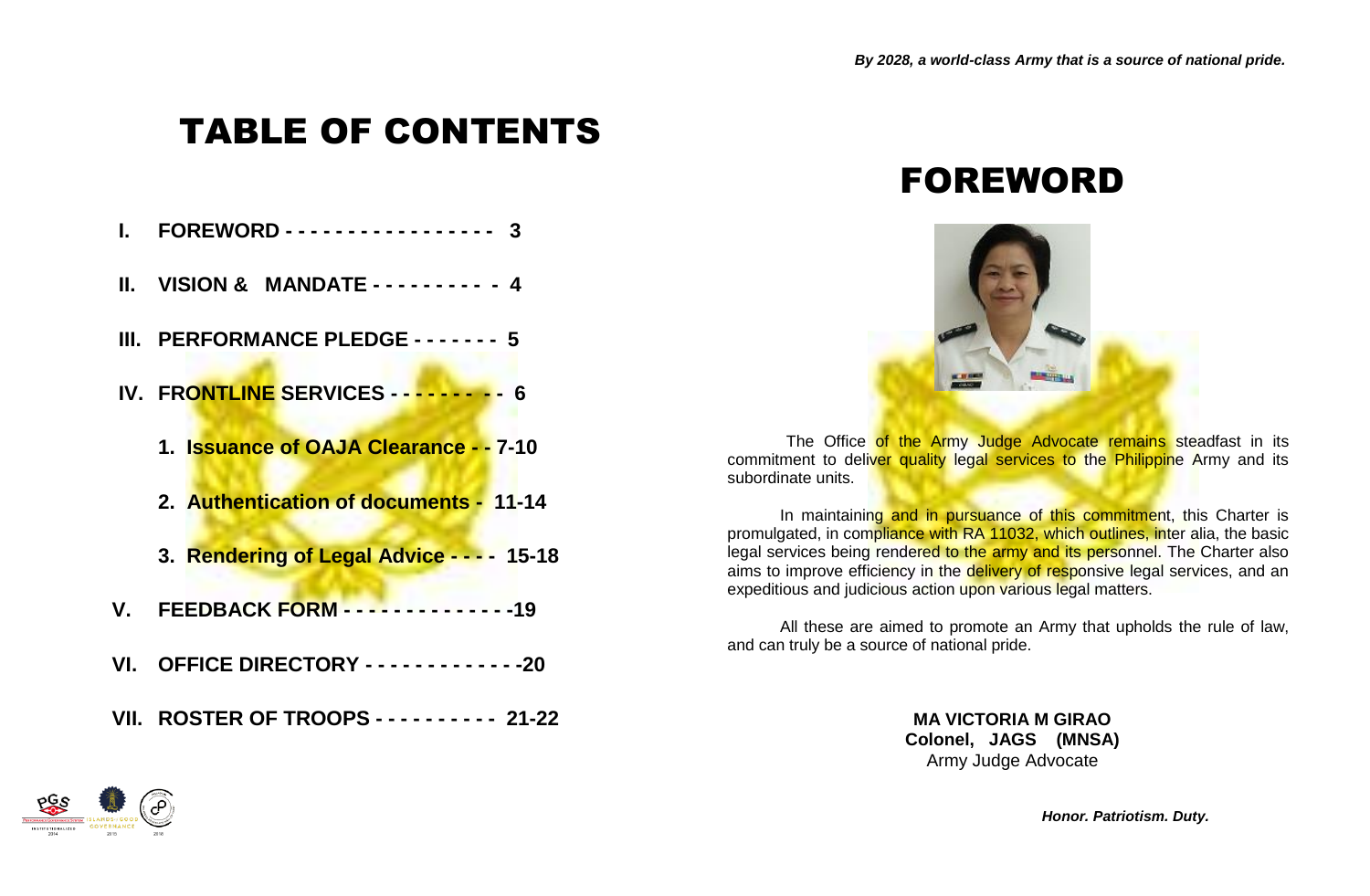# VISION

By 2028, an equip, efficient and reliable legal service anchored on truth, justice and fairness.



To effectively, efficiently and equitably render legal services to the Philippine Army and its subordinate units for the legitimacy of every military action in support of the accomplishment of the mission of the Philippine Army.

# PERFORMANCE PLEDGE

We, the men and women of the **Office of the Army Judge Advocate**, undertake to uphold



We, therefore, guarantee that our services shall be in accordance with law, rules and regulations, so help us God.

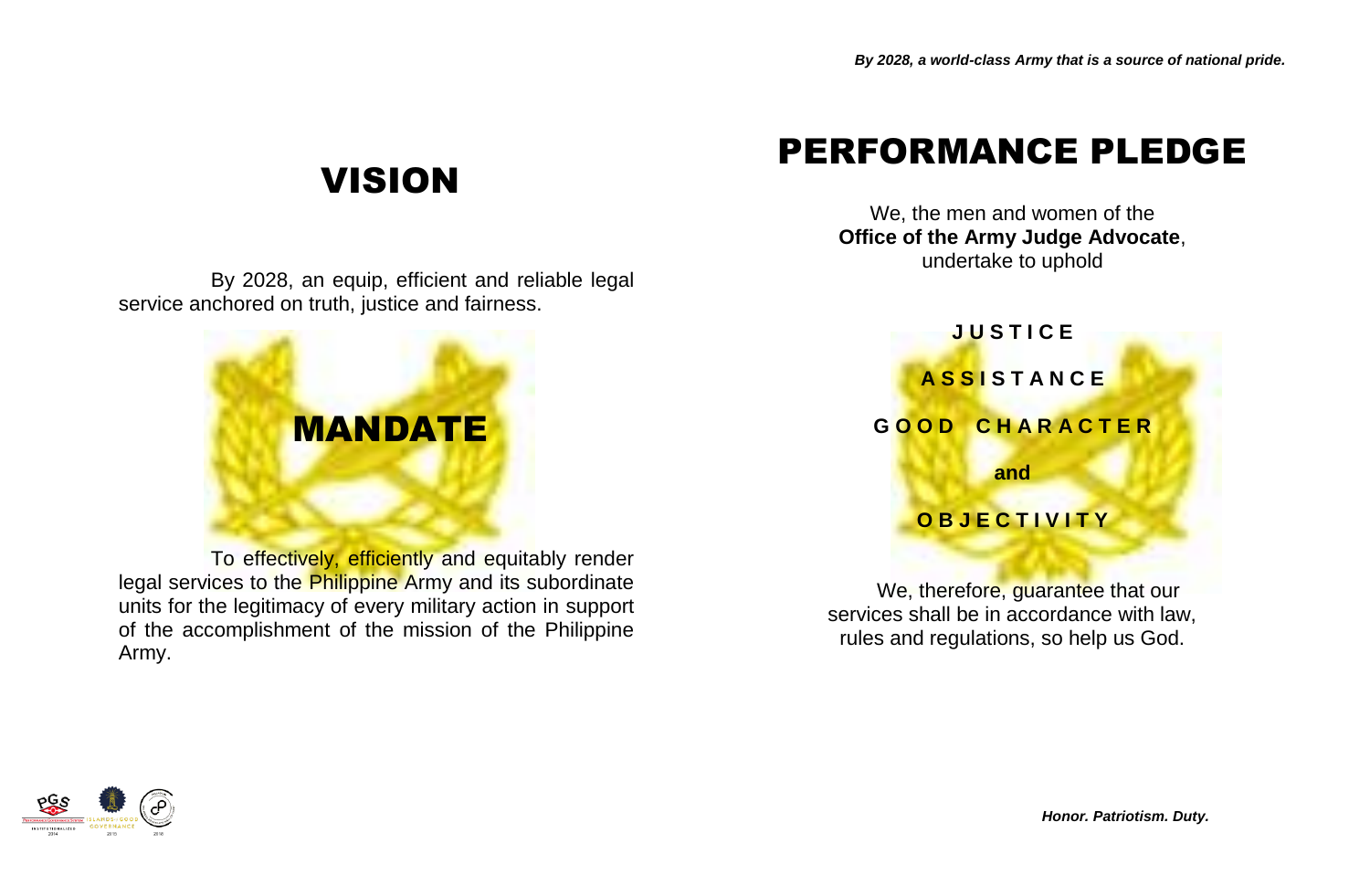# FRONTLINE SERVICES<br>
ISSUANCE OF OAJA

| <b>Frontline</b><br>services                              | <b>Availability</b><br>of service      | Who may<br>avail                                                        | <b>Requirement Duration</b><br>s                      | of service              | <b>Concerned</b><br>branch                                                          |
|-----------------------------------------------------------|----------------------------------------|-------------------------------------------------------------------------|-------------------------------------------------------|-------------------------|-------------------------------------------------------------------------------------|
| Issuance of<br><b>JAGO</b><br>clearance/<br>certification | $M-F$<br>8am-5pm<br>(no noon<br>break) | Active Mil &<br>civilian<br>personnel                                   | *Request<br>*DLO<br>Clearance                         | 2 Hour                  | Admin<br><b>Branch</b>                                                              |
| Authenticati<br>on of<br>documents                        | M-F<br>8am-5pm<br>(no noon<br>break)   | Military,<br>civilian<br>personnel,<br>and<br>beneficiaries             | <b>Documents</b><br>issued by<br>the Office           | 20 Mins                 | <b>Admin</b><br><b>Branch</b>                                                       |
| Rendering<br>legal advice                                 | $M-F$<br>8am-5pm<br>(no noon<br>break) | Military,<br>civilian<br>personnel,<br>and<br>beneficiaries record book | <b>Personal</b><br>appearance<br>and log-in<br>on the | $1 - 2$<br><b>Hours</b> | Claims,<br>Justice,<br>PPLSB&<br><b>Military</b><br><b>Affairs</b><br><b>Branch</b> |

# CLEARANCE/CERTIFICATION

#### **Schedule:**

Monday-Friday 0800H-1700H (no noon break)

**Who can apply?**

All active military and civilian personnel.

#### **Requirements:**

1. Letter request duly endorsed by Unit Commander/Chief of Office.

2. Discipline Law and Order (DLO) Clearance.

**Duration:** 2 Hours

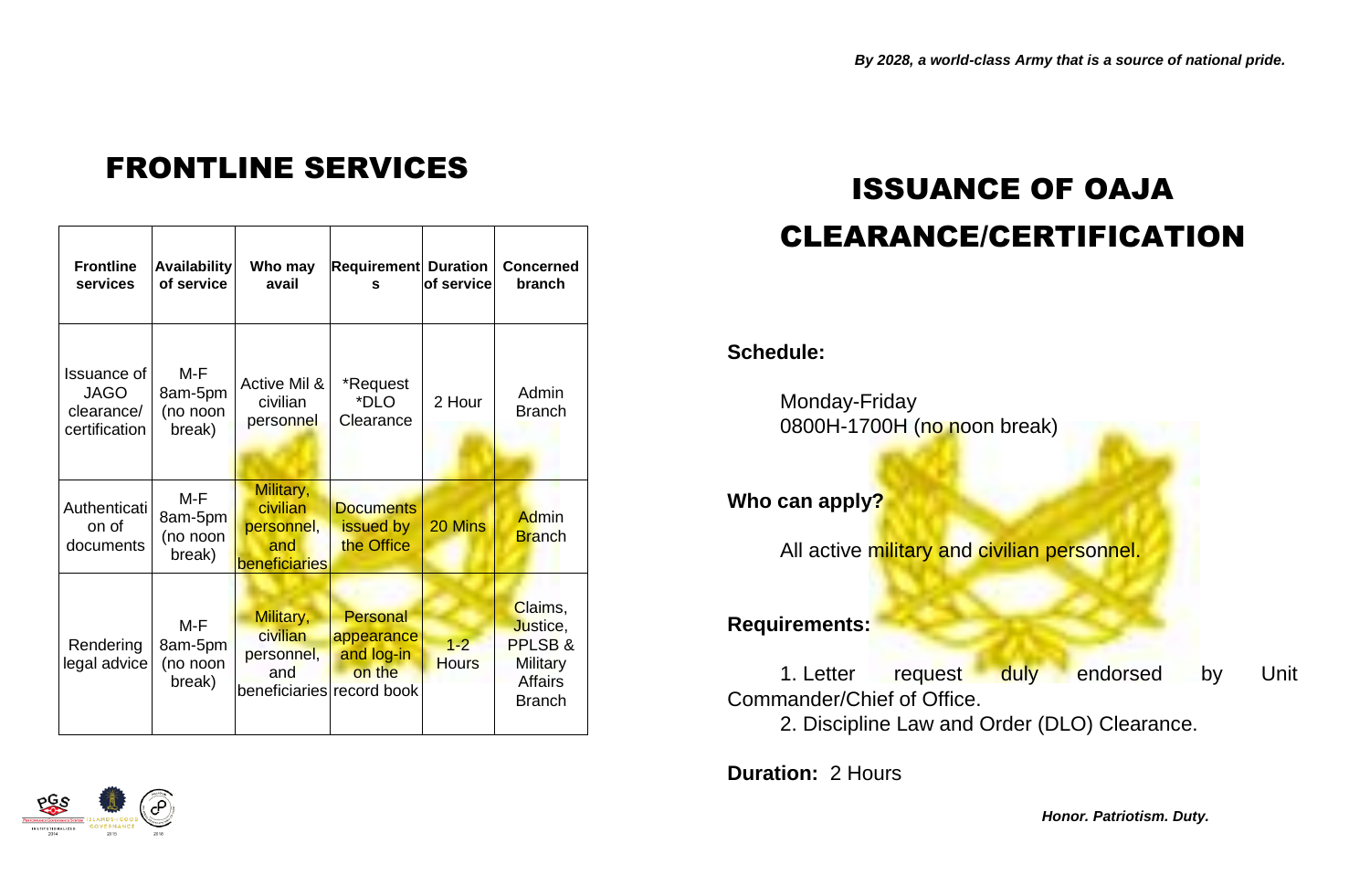#### **Procedures:**

1. The requesting personnel or his authorized representative submits a letter request, duly endorsed by the Unit Commander/Chief of Office with the attached Discipline Law and Order (DLO) Clearance. The said request must be addressed to OAJA, PA attn: Administrative Branch, OAJA, PA.

2. The receiving personnel shall issue an acknowledgement receipt/claim stub containing the seal of the office, his/her designation, and the date and time of receipt of such request.

3. The Chief NCO will examine the request and its requirements and if compliant will verify and check the available records on file with OAJA, PA. If the requesting person has no pending case, the clearance will be issued; if he/she has pending case, (the letter request will be returned to the requesting person with a notation that he has pending case) a certification will be issued certifying that he/she has a pending case.

4. The Chief NCO will prepare OAJA, PA Clearance/Certification before the lapse of two hours.

5. The OAJA, PA clearance/certification will be forwarded to Chief, Admin, PA for his/her signature and will be released to the customer within two hours.

#### STEPS IN THE ISSUANCE OF OAJA CLEARANCE/CERTIFICATION

| <b>STEP</b>   | <b>CUSTOMER</b>                                        | <b>SERVICE</b><br><b>PROVIDER</b>                                                                                | <b>RESPONSE</b><br><b>TIME</b> | <b>PERSON/S</b><br><b>IN-CHARGE</b> | <b>FEES</b> | <b>REQUIRED</b><br>FORM/<br><b>DOCUMENTS</b>                           |
|---------------|--------------------------------------------------------|------------------------------------------------------------------------------------------------------------------|--------------------------------|-------------------------------------|-------------|------------------------------------------------------------------------|
| 1             | Present his<br>request for<br><b>OAJA</b><br>Clearance | Log-in the request<br>& issuance of its<br>receiving copy.                                                       | 3 mins                         | Chief NCO                           | <b>NONE</b> | STL request<br>form/in-coming<br>log book for<br><b>OAJA Clearance</b> |
| $\mathcal{P}$ |                                                        | Verify the name of<br>the requester from<br>the record<br>of military/civilian<br>personnel with<br>pending case | $30 \text{ mins}$              | Record<br><b>NCO</b>                | <b>NONE</b> | <b>OAJA Case</b><br><b>Records</b>                                     |
| 3             |                                                        | Certification will be<br>issued whether<br>he/she has a<br>pending case<br>before the PA<br>GCM.                 | 10 mins                        | <b>Chief NCO</b>                    | <b>NONE</b> | <b>OAJA Case</b><br><b>Records</b>                                     |
| 4             |                                                        | <b>Admin Officer</b><br>will sign the<br>clearance/<br>certification                                             | $1 \text{ min}$                | Admin<br><b>Officer</b>             | <b>NONE</b> |                                                                        |
| 5             | Present the<br>receipt copy<br>of the request          | OAJA releases the<br>clearance/<br>certification to the<br>customer                                              | 1 min                          | Chief NCO                           | <b>NONE</b> | Outgoing<br>Logbook for<br>clearance                                   |

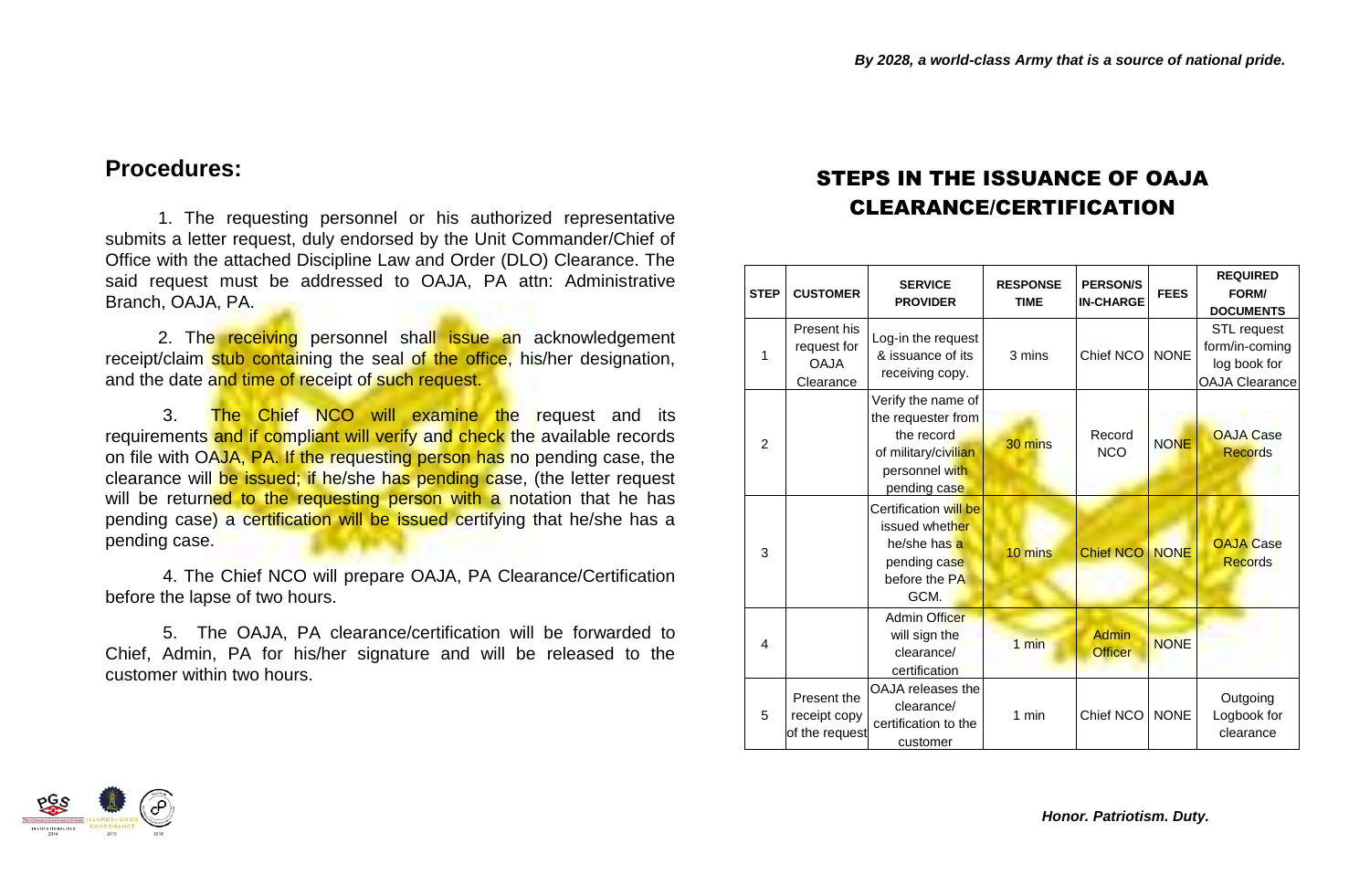### FLOW OF ISSUANCE OF OAJA CLEARANCE/CERTIFICATION



## AUTHENTICATION OF DOCUMENTS

#### **Schedule:**

Monday-Friday 0800H-1700H (no noon break)

**Who may avail?**

Military, civilian personnel and beneficiaries

**Requirements:**

Original documents issued by OAJA

**Duration**:

20 Minutes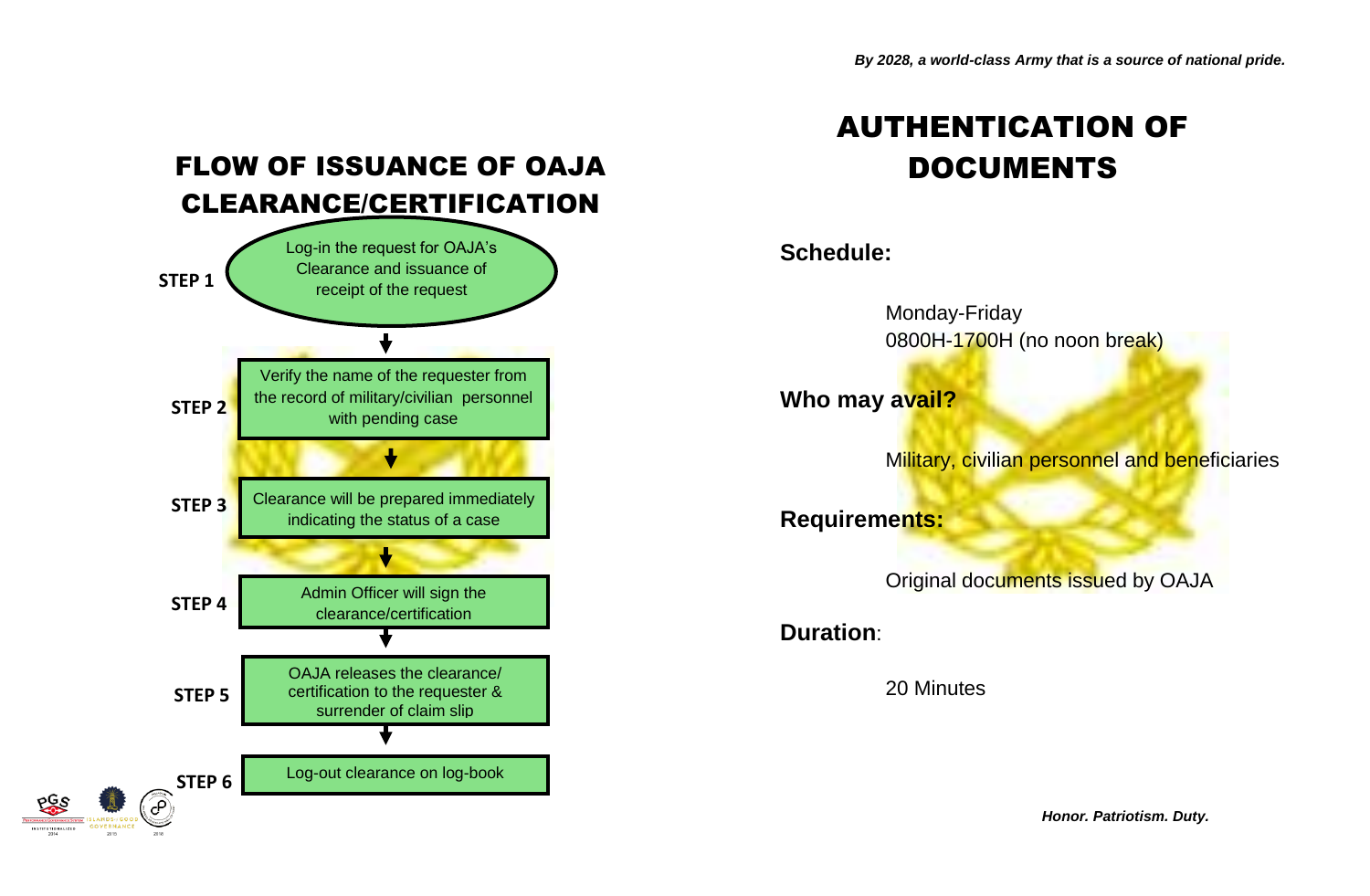#### **Procedures:**

1. The costumer presents his/her ID and log-in on the record book his/her name and its purpose/s.

2. The requesting person shall present the original documents issued by OAJA for authentication by Chief NCO. All other documents shall not be authenticated by OAJA.

3. The Chief NCO verify/examine the authenticity of document/s for authentication.

4. If the document(s) is/are authentic, the Chief NCO will seal and stamp the document(s) for the signature and approval of the Admin Officer prior to its release to the customer.

#### STEPS IN THE AUTHENTICATION OF DOCUMENTS

| <b>STEP</b>    | <b>CUSTOMER</b>                                     | <b>SERVICE PROVIDER RESPONSE TIME</b>                                     |         | <b>PERSON/S</b><br><b>IN-CHARGE</b> | <b>FEES</b> | <b>REQUIRED</b><br>FORM/<br><b>DOCUMENTS</b>      |
|----------------|-----------------------------------------------------|---------------------------------------------------------------------------|---------|-------------------------------------|-------------|---------------------------------------------------|
| 1              | Costumer<br>conveys intent<br>for<br>authentication | Log-in on the<br>Authentication<br>record book                            | 2 mins  | Chief/Record<br><b>NCO</b>          | <b>NONE</b> | <b>OAJA</b><br>Documents/ID                       |
| $\overline{2}$ |                                                     | Verify the<br>authenticity of the<br>documents from the<br>office records | 10 mins | Record NCO                          | <b>NONE</b> | <b>Office records</b>                             |
| 3              |                                                     | If authentic, the<br>documents will be<br>sealed and stamped              | 5 mins  | <b>Record NCO</b>                   | <b>NONE</b> | <b>Office</b><br><b>Records</b>                   |
| 4              |                                                     | Sealed & stamped<br>documents to be<br>signed by the Admin<br>Officer     | 2 mins  | <b>Admin Officer</b>                | <b>NONE</b> | <b>Documents</b><br>subject for<br>authentication |
| 5              | Receives the<br>documents                           | The document will<br>be released to the<br>customer                       | 1 min   | Record NCO                          | <b>NONE</b> | Docs subject<br>for<br>authentication             |

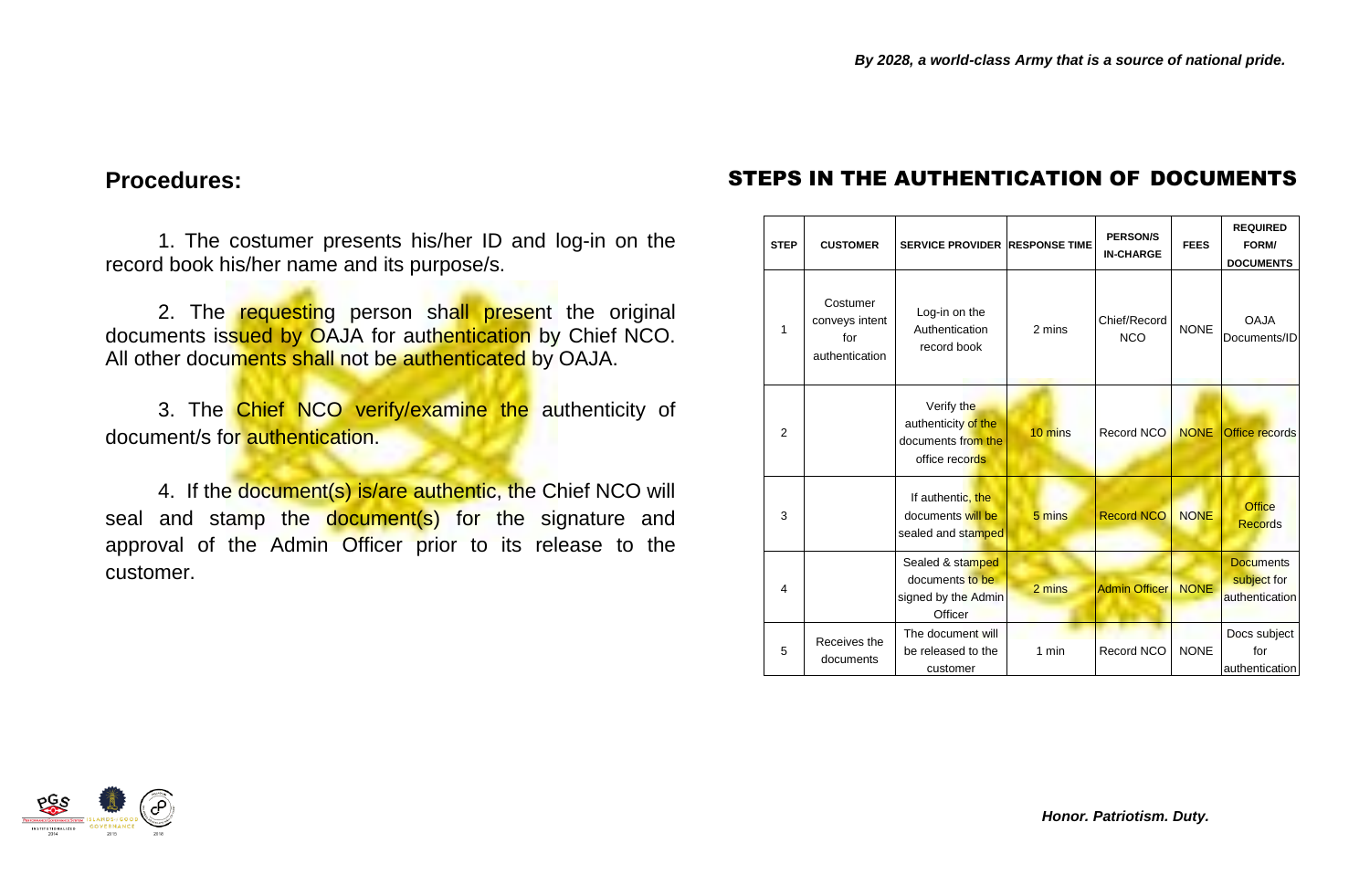# FLOW OF AUTHENTICATION OF DOCUMENTS



#### RENDERING LEGAL ADVICE

#### **Schedule:**

Monday-Friday 0800H-1700H (no noon break)

**Who may avail?**

Military, civilian personnel and beneficiaries

**Requirements:**

Personal Appearance/Visitor's Slip/ID

**Duration**: 1 - 2 hours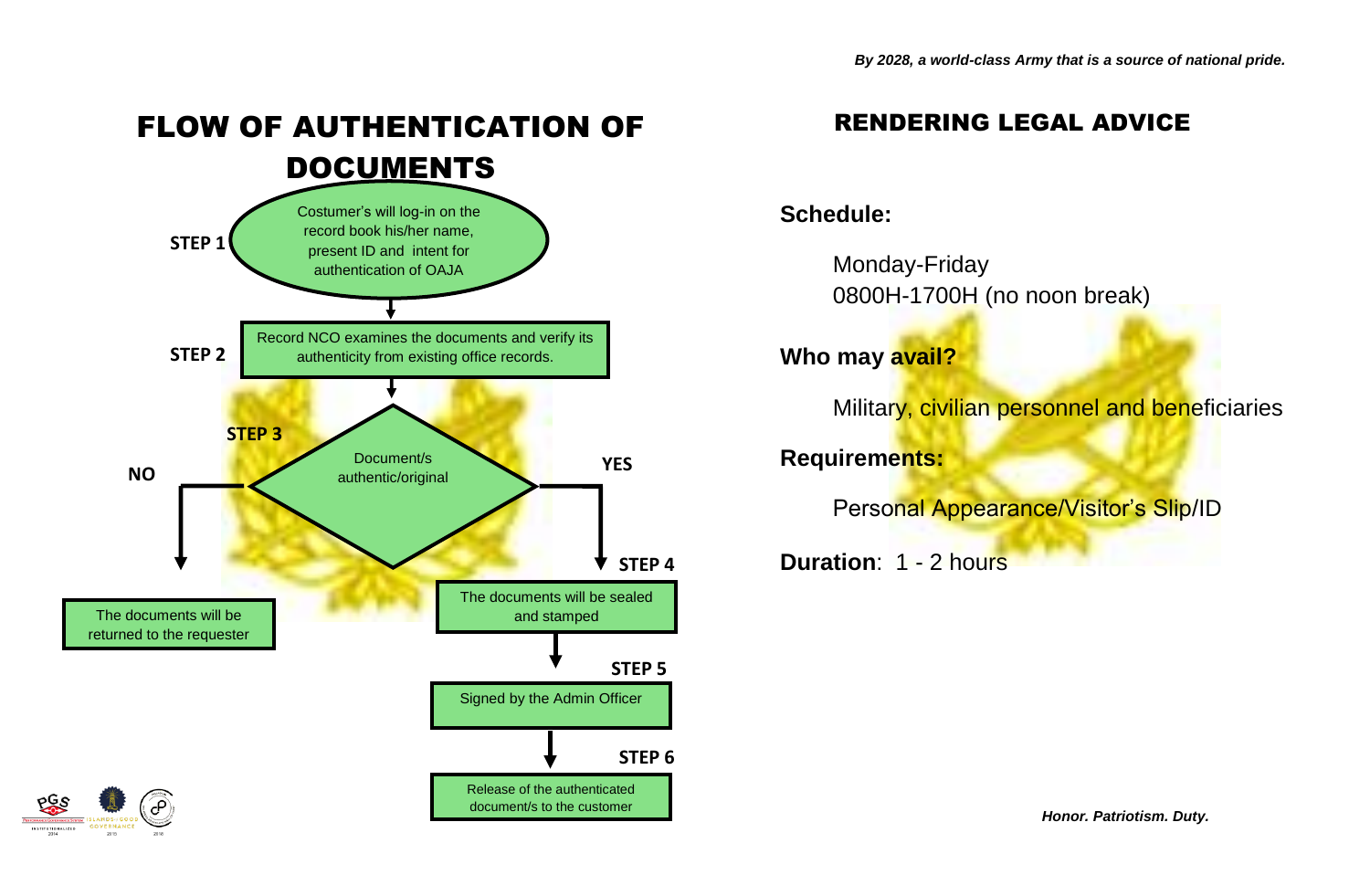#### **Procedures:**

1. The costumer shall log-in on the record book his/her name, present ID and the legal advice to be sought.

2. The Chief NCO after assessment of the advice to be sought shall refer it to the Chief Admin to appoint a JAGS Officer as action officer to give the appropriate legal counsel.

3. The **Action Officer will immediately** render the requested legal advice on a particular issue/s.



#### **STEPS IN RENDERING LEGAL ADVICE**

| <b>STEP</b>    | <b>CUSTOMER</b>                                                                                                               | <b>SERVICE PROVIDER</b>                                                                                                                                                                     | <b>RESPONSE</b><br><b>TIME</b> | <b>PERSON/S</b><br><b>IN-CHARGE</b>            | <b>FEES</b> | <b>REQUIRED FORM/</b><br><b>DOCUMENTS</b>                                                           |
|----------------|-------------------------------------------------------------------------------------------------------------------------------|---------------------------------------------------------------------------------------------------------------------------------------------------------------------------------------------|--------------------------------|------------------------------------------------|-------------|-----------------------------------------------------------------------------------------------------|
|                | The costumer<br>shall log-in on<br>the record<br>book his/her<br>name, present<br>ID and the<br>legal advice to<br>be sought. | The Chief NCO after<br>assessment of the<br>advice to be sought<br>shall refer it to the<br><b>Chief Admin to</b><br>appoint a JAGS<br>Officer to give the<br>appropriate legal<br>counsel. | 5 mins                         | <b>Record NCO</b><br>and Chief<br><b>Admin</b> | <b>NONE</b> | <b>Transmittal from</b><br>the concerned<br>office with attach<br>documents<br>Log book<br>incoming |
| $\mathfrak{p}$ | The customer<br>will be advised<br>by a JAGS<br><b>Officers</b>                                                               | <b>JAGS Officer will</b><br>give the legal<br>advice.                                                                                                                                       | 5 mins                         | <b>JAGS Officer   NONE</b>                     |             | Log book<br>incoming                                                                                |

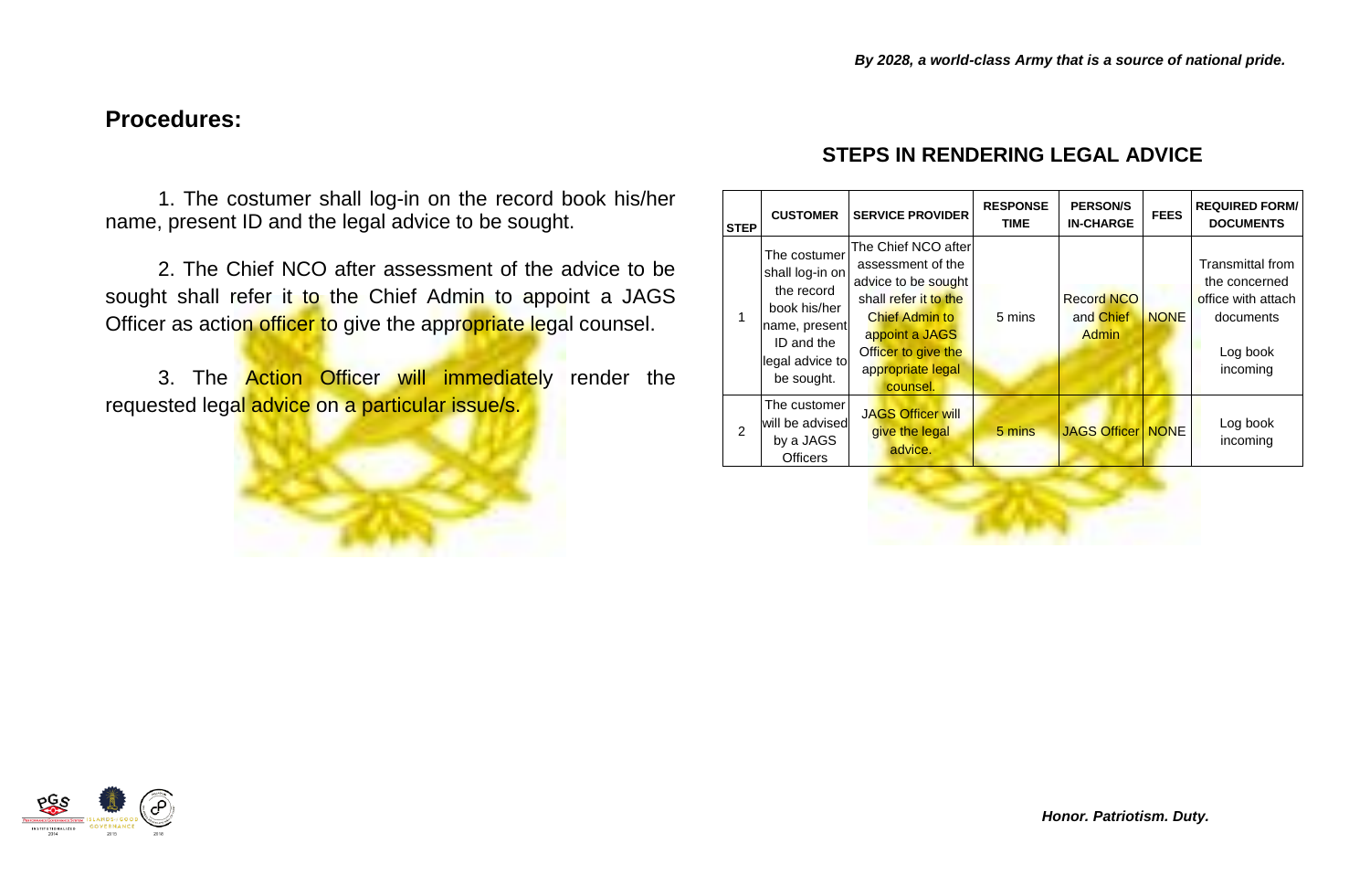#### FEEDBACK FORM



#### FLOW OF RENDERING LEGAL ADVICE



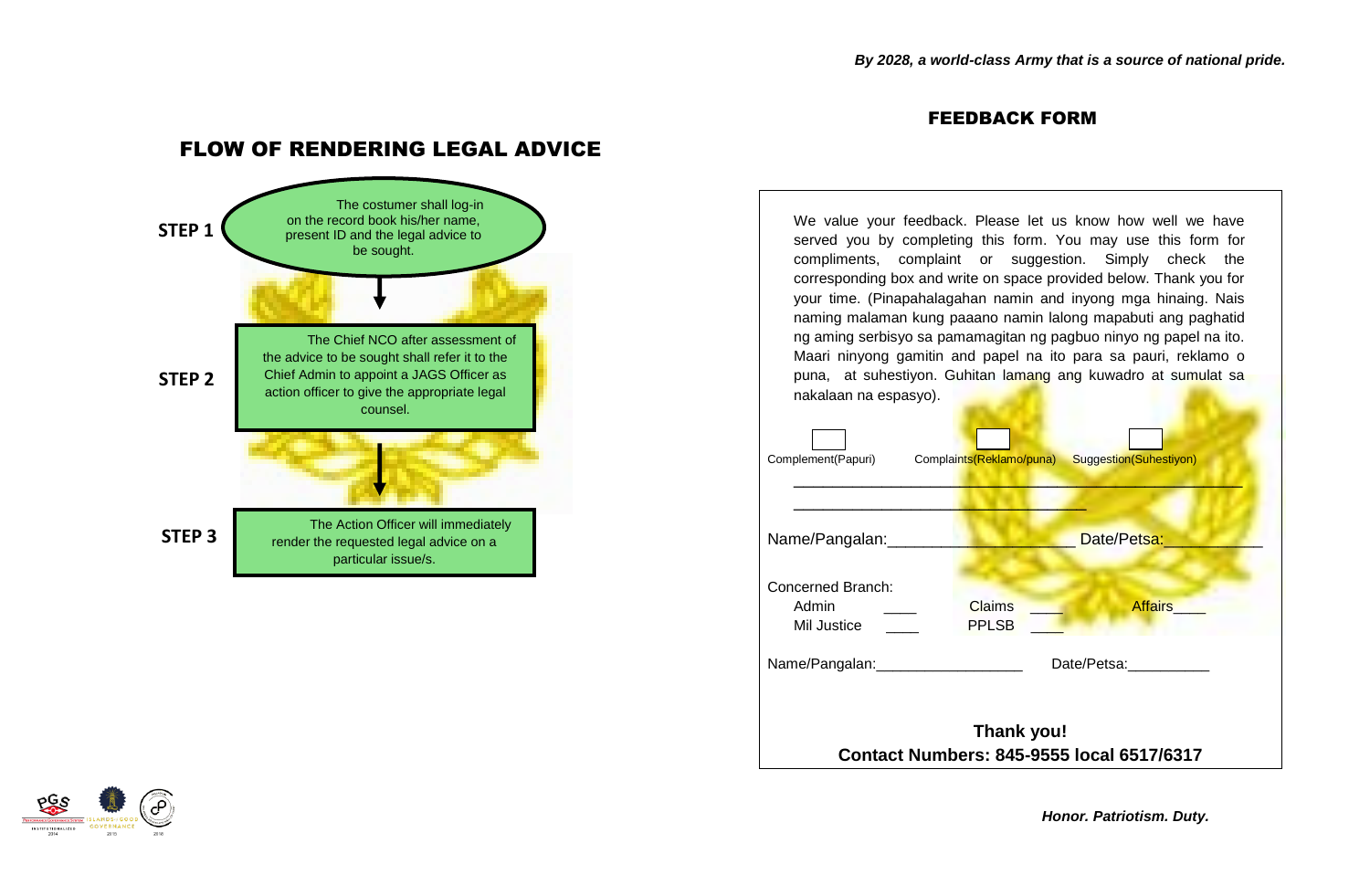#### OFFICE DIRECTORY

**Office Address: 2nd Floor MGen Delos Reyes Building, Headquarters Philippine Army, Fort Andres Bonifacio, Metro Manila**

| Trunk line Number 845-9555<br><b>Local Numbers:</b> | <b>Branch</b> |
|-----------------------------------------------------|---------------|
| 6717                                                | <b>Admin</b>  |
| 6617                                                | <b>AJA</b>    |
| 6917                                                | <b>Deputy</b> |
| 6517                                                | <b>Claims</b> |
| 6417                                                | <b>Notary</b> |
| 6317                                                | <b>Fax</b>    |

**Email Address: [oaja@army.ph](mailto:oaja@army.ph)**

## OFFICE OF THE ARMY JUDGE ADVOCATE

#### ROSTER OF TROOPS

**Officers**

**COL MA VICTORIA M GIRAO JAGS (MNSA)**

**COL LIBERATO O RAMOS JR JAGS (GSC)**

**LTC SATURNINO S DIARON JR JAGS**

**MAJ RODELIA F PEEL JAGS**

**MAJ MARK M AQUINO JAGS**

**CPT JULIUS CAESAR A TOLENTINO (AGS) PA**

**CPT NOEMI R REYES JAGS**

**CPT RANDY T POLOYAPOY JAGS**

**CPT CATHERINE C GACUTAN JAGS**

**1LT GRACIELA S OCO (INF) PA**